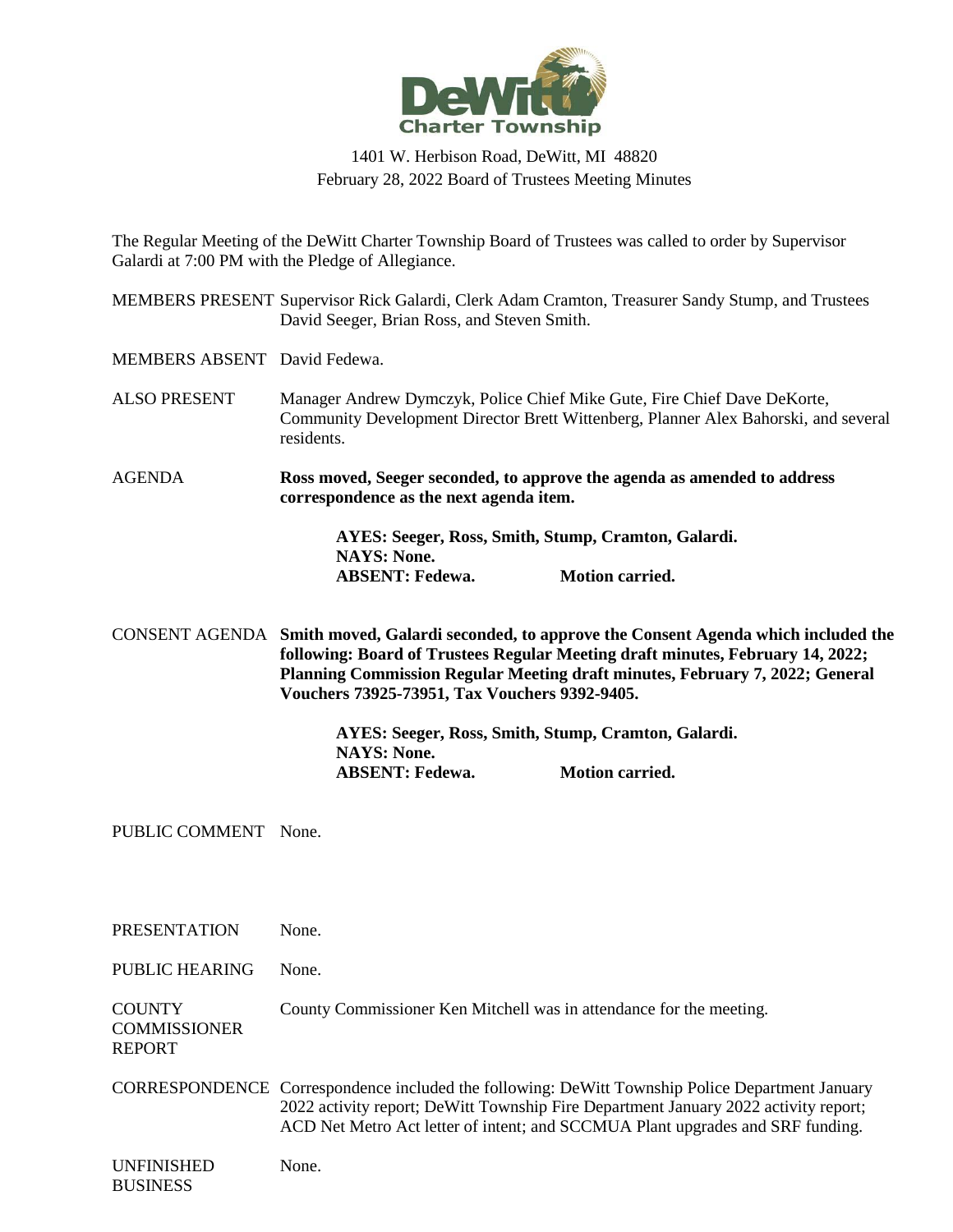| Rezoning $21-880004$ –                       | subject site is located west of Old S US 27, on the south side of Mak Tech Drive, south of                                                                                                                                                                                                                                                                                                                                                                                                                                                                                                                                                                                                                                                                                                                                                                                                                                                                                                                                                                                                                                                                                                                                                                                                                                                                                                                                                                                                                                                                                                                                                                                                                                                                                                                                                                                                                                                                                                                                                                                                                                                                                                                                                                                                                                                                                                                                                                                                                                                         |
|----------------------------------------------|----------------------------------------------------------------------------------------------------------------------------------------------------------------------------------------------------------------------------------------------------------------------------------------------------------------------------------------------------------------------------------------------------------------------------------------------------------------------------------------------------------------------------------------------------------------------------------------------------------------------------------------------------------------------------------------------------------------------------------------------------------------------------------------------------------------------------------------------------------------------------------------------------------------------------------------------------------------------------------------------------------------------------------------------------------------------------------------------------------------------------------------------------------------------------------------------------------------------------------------------------------------------------------------------------------------------------------------------------------------------------------------------------------------------------------------------------------------------------------------------------------------------------------------------------------------------------------------------------------------------------------------------------------------------------------------------------------------------------------------------------------------------------------------------------------------------------------------------------------------------------------------------------------------------------------------------------------------------------------------------------------------------------------------------------------------------------------------------------------------------------------------------------------------------------------------------------------------------------------------------------------------------------------------------------------------------------------------------------------------------------------------------------------------------------------------------------------------------------------------------------------------------------------------------------|
| IL (Light Industrial) zoning district.       |                                                                                                                                                                                                                                                                                                                                                                                                                                                                                                                                                                                                                                                                                                                                                                                                                                                                                                                                                                                                                                                                                                                                                                                                                                                                                                                                                                                                                                                                                                                                                                                                                                                                                                                                                                                                                                                                                                                                                                                                                                                                                                                                                                                                                                                                                                                                                                                                                                                                                                                                                    |
| the area.                                    | are planned for Community-Oriented Commercial (CC) with the parcel to the south being<br>the BC (Community Business) zoning district is compatible with the existing land uses in                                                                                                                                                                                                                                                                                                                                                                                                                                                                                                                                                                                                                                                                                                                                                                                                                                                                                                                                                                                                                                                                                                                                                                                                                                                                                                                                                                                                                                                                                                                                                                                                                                                                                                                                                                                                                                                                                                                                                                                                                                                                                                                                                                                                                                                                                                                                                                  |
|                                              | A public hearing was conducted on the proposed rezoning request on February 7, 2022 in                                                                                                                                                                                                                                                                                                                                                                                                                                                                                                                                                                                                                                                                                                                                                                                                                                                                                                                                                                                                                                                                                                                                                                                                                                                                                                                                                                                                                                                                                                                                                                                                                                                                                                                                                                                                                                                                                                                                                                                                                                                                                                                                                                                                                                                                                                                                                                                                                                                             |
| use pattern in the immediate area.           |                                                                                                                                                                                                                                                                                                                                                                                                                                                                                                                                                                                                                                                                                                                                                                                                                                                                                                                                                                                                                                                                                                                                                                                                                                                                                                                                                                                                                                                                                                                                                                                                                                                                                                                                                                                                                                                                                                                                                                                                                                                                                                                                                                                                                                                                                                                                                                                                                                                                                                                                                    |
| <b>NAYS: None.</b><br><b>ABSENT: Fedewa.</b> | <b>Motion carried.</b>                                                                                                                                                                                                                                                                                                                                                                                                                                                                                                                                                                                                                                                                                                                                                                                                                                                                                                                                                                                                                                                                                                                                                                                                                                                                                                                                                                                                                                                                                                                                                                                                                                                                                                                                                                                                                                                                                                                                                                                                                                                                                                                                                                                                                                                                                                                                                                                                                                                                                                                             |
|                                              |                                                                                                                                                                                                                                                                                                                                                                                                                                                                                                                                                                                                                                                                                                                                                                                                                                                                                                                                                                                                                                                                                                                                                                                                                                                                                                                                                                                                                                                                                                                                                                                                                                                                                                                                                                                                                                                                                                                                                                                                                                                                                                                                                                                                                                                                                                                                                                                                                                                                                                                                                    |
|                                              |                                                                                                                                                                                                                                                                                                                                                                                                                                                                                                                                                                                                                                                                                                                                                                                                                                                                                                                                                                                                                                                                                                                                                                                                                                                                                                                                                                                                                                                                                                                                                                                                                                                                                                                                                                                                                                                                                                                                                                                                                                                                                                                                                                                                                                                                                                                                                                                                                                                                                                                                                    |
| <b>NAYS: None.</b>                           | Motion carried.                                                                                                                                                                                                                                                                                                                                                                                                                                                                                                                                                                                                                                                                                                                                                                                                                                                                                                                                                                                                                                                                                                                                                                                                                                                                                                                                                                                                                                                                                                                                                                                                                                                                                                                                                                                                                                                                                                                                                                                                                                                                                                                                                                                                                                                                                                                                                                                                                                                                                                                                    |
|                                              | Robert Greenhoe is requesting to rezone approximately 42,427.44 square feet from the IL<br>(Light Industrial) zoning district to the BC (Community Business) zoning district. The<br>Valley Road, part of the southeast 1/4 of Section 33 of DeWitt Charter Township (Site<br>Address: 1125 Mak Tech Drive; Parcel #050-305-000-006-00).<br>Presently, Robert Greenhoe owns the subject property, sized at approximately 0.97 acres,<br>and contains an existing 6,900 building along with the associated parking and access<br>drive. In December 2021, Mr. Greenhoe submitted the rezoning application to the<br>DeWitt Township Planning Department to allow for a wider range of land uses which are<br>inherently permitted in the BC (Community Business) zoning district, as opposed to the<br>The subject property is designated for Community-Oriented Commercial (CC) use on the<br>Future Land Use Map. All other parcels on Mak Tech Drive and in the general vicinity<br>designated as Light Industrial (IL). The proposed change from IL (Light Industrial) to<br>which the Planning Commission unanimously recommended approval. There were no<br>public comments received regarding the request.<br>Smith moved, Seeger seconded, based on a unanimous recommendation from the<br>Planning Commission, to approve the first reading of rezoning request 21-880004,<br>from Robert Greenhoe as legally described on the application materials and survey<br>documents, from IL (Light Industrial) to the BC (Community Business) zoning<br>district based on the fact that the request is not in conflict with recommendations of<br>the Comprehensive Development Plan and is consistent with the existing land<br>AYES: Seeger, Ross, Smith, Stump, Cramton, Galardi.<br>Trustee David Seeger currently serves as the DeWitt Township appointee on the Solid<br>Waste Council for Clinton County. His four-year term is set to expire on April 1.<br>Trustee Seeger has expressed an interest in continuing his appointment, and the Clinton<br>County Board of Commissioners, who make the appointment, are in need of a<br>recommendation from the DeWitt Township Board of Trustees.<br><b>Cramton moved, Galardi seconded, to recommend to the Clinton County Board of</b><br><b>Commissioners that Trustee David Seeger be appointed for another four-year term</b><br>on the Clinton County Solid Waste Council expiring on April 1, 2026.<br>AYES: Seeger, Ross, Smith, Stump, Cramton, Galardi.<br><b>ABSENT: Fedewa.</b> |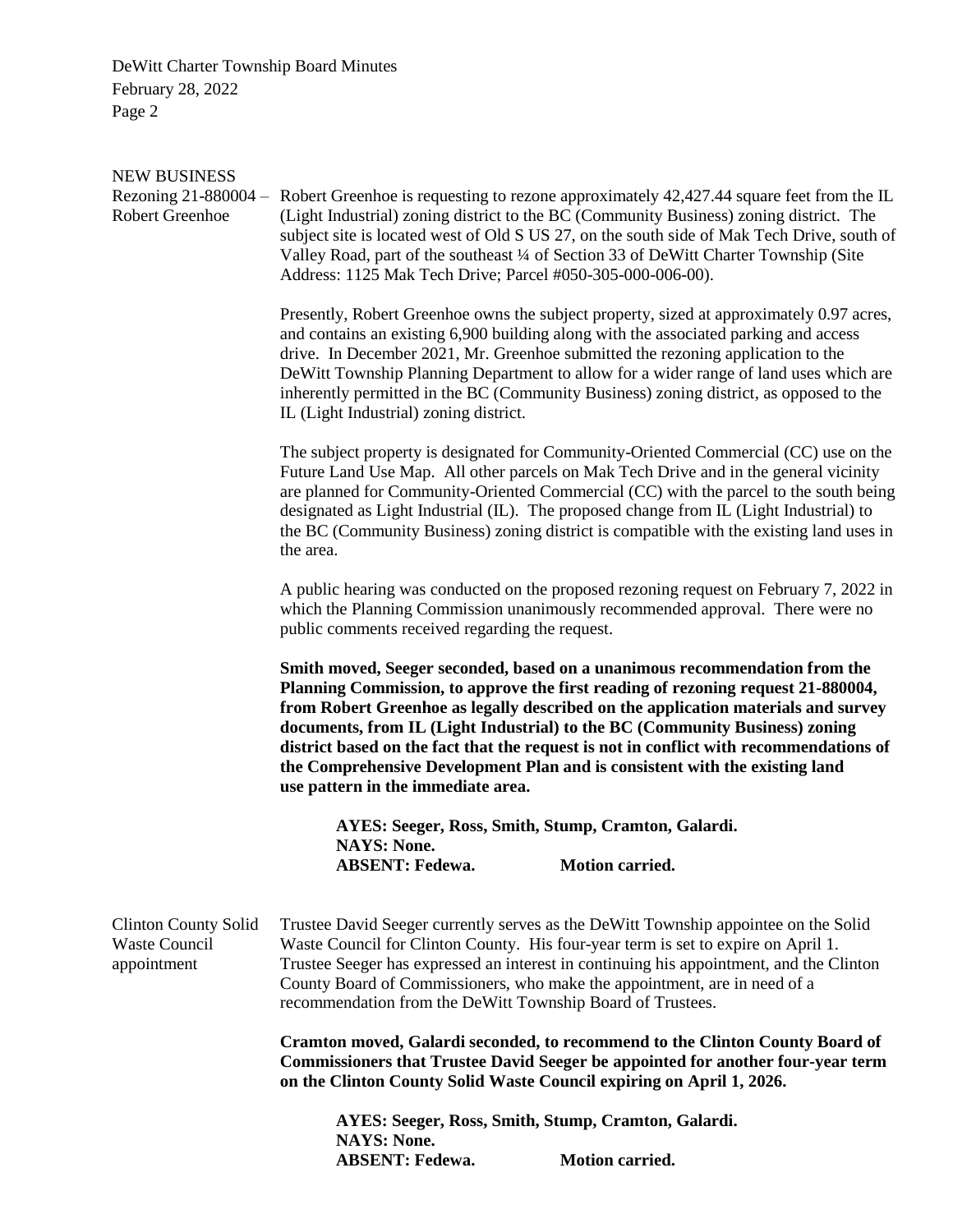Officer Stump separation of employment Multiple residents have requested that the Board reconsider the recent separation of employment with Officer Robert Stump. Molly Stump, wife of Officer Bob Stump, presented to the board the hardship that her family has felt both from Officer Stump's injury, and from Officer Stump's receipt of notice of separation from Manager Dymczyk. She calls upon the Board to overturn the separation and reinstate her husband. Several residents echoed Mrs. Stump's sentiments. Clerk Cramton presented, in response to the question of Manager Dymczyk's authority to terminate employment with Township staff, that the authority is granted to him by resolution of the Township Board and by Statute in the Charter Township Act of the State of Michigan. Manager Dymczyk offered an apology to Officer Stump and his family for the hardship that his actions caused. He calls upon himself to be better in the future. Township Attorney Helen Mills assisted Manager Dymczyk in presenting the Board with the limits of options available to the Board. On one end, the option to stand by the action of separation, on the other, to direct Manager Dymczyk to pursue negotiation with Officer Stump and the Union to extend Officer Stump's roster status and benefits for a minimum duration of one year to afford time for an additional surgery, recovery, and return to work. Non-Supervisory Union Steward Officer Trevin Bernat and Supervisory Union Steward Kyle Kolka informed the Board that a grievance has been filed in this matter. Officer Bernat also sought clarification of the options available for Board decision. Police Chief Mike Gute spoke of his support for Manager Dymczyk and the history of support that the Police Department has received from the Manager's Office. He is committed to Officer Stump and his family and would like to see him reinstated and sworn in if it could be accommodated during the meeting. Galardi moved, Smith seconded, for purposes of discussion, to direct Manager Dymczyk to explore mutually beneficial outcomes at the meeting with Officer Stump and the Union during the week of March 7, at a minimum extending his employment and benefits to February 2023 allowing for 8 months of recovery following for a presumptive surgery in May 2022. Galardi then opened the floor for public comment with a vote on the motion to take place following. Many residents and Police Officers spoke in support of Officer Stump and his family, and offered suggestions and considerations for injury-loss-of-work situations in the future. Residents and Officers also offered their support for Police Chief Mike Gute. Residents, and the Stump family, expressed a desire for the Board to review the processes through which this separation occurred and called on the Board to take corrective actions if Manager Dymczyk was found to have acted outside his authority.

> **Galardi moved, Seeger seconded, to form a Personnel Sub-Committee comprised of Supervisor Galardi, Clerk Cramton, and Trustee Smith, to evaluate the Manager's decision to separate employment with Officer Stump, to set meetings on March 7th at 1:00 PM and March 14th at 1:00 PM, with any actions or recommendations to be brought before the Board.**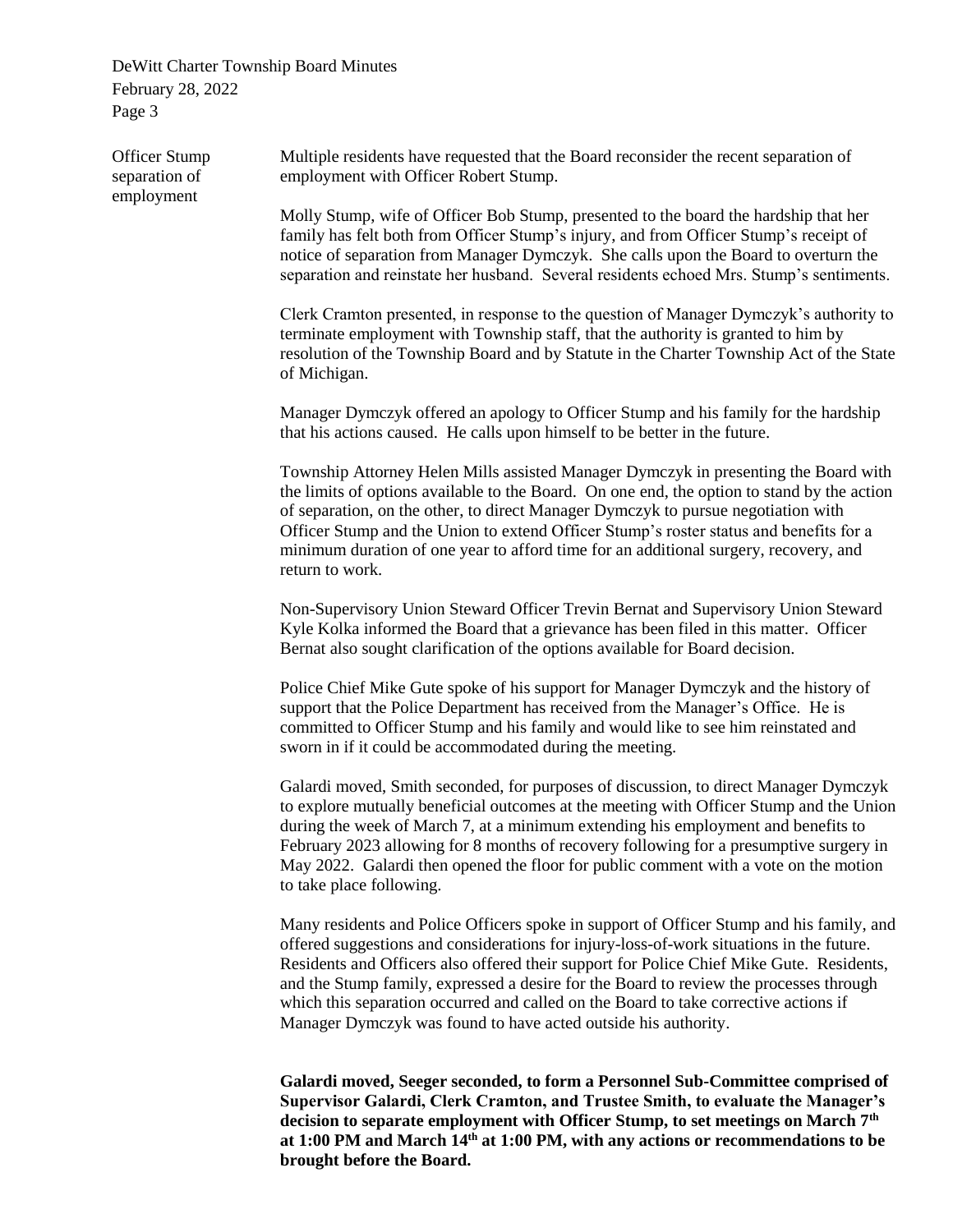| AYES: Seeger, Ross, Smith, Stump, Cramton, Galardi.<br><b>NAYS: None.</b><br><b>ABSENT: Fedewa.</b><br><b>Motion carried.</b><br>Supervisor Galardi then called for a vote on the motion directing Manager Dymczyk.<br>The motion is restated below.<br>Galardi moved, Smith seconded, to direct Manager Dymczyk to explore mutually<br>beneficial outcomes at the meeting with Office Stump and the Union during the<br>week of March 7, at a minimum extending his employment and benefits to February<br>2023 allowing for 8 months of recovery following for a presumptive surgery in May<br>2022.<br>AYES: Seeger, Ross, Smith, Stump, Cramton, Galardi.<br><b>NAYS: None.</b><br><b>ABSENT: Fedewa.</b><br><b>Motion carried.</b><br>Clerk Cramton performed the Oath of Office for Police Officer Robert Stump.<br>EXTENDED PUBLIC, Fred Koos, former DeWitt Charter Township Fire Chief, offered to the Board that there<br>are personnel evaluation processes in place that could be beneficial in the review of<br>STAFF, & BOARD<br><b>COMMENTS</b><br>Officer Stump's situation with Manager Dymczyk.<br>Faye Hagy, resident, feels that public should not be involved in the determination of<br>personnel issues, and that it would be beneficial for the staff member's direct supervisor<br>to participate in the process. |  |  |
|--------------------------------------------------------------------------------------------------------------------------------------------------------------------------------------------------------------------------------------------------------------------------------------------------------------------------------------------------------------------------------------------------------------------------------------------------------------------------------------------------------------------------------------------------------------------------------------------------------------------------------------------------------------------------------------------------------------------------------------------------------------------------------------------------------------------------------------------------------------------------------------------------------------------------------------------------------------------------------------------------------------------------------------------------------------------------------------------------------------------------------------------------------------------------------------------------------------------------------------------------------------------------------------------------------------------------------------------|--|--|
|                                                                                                                                                                                                                                                                                                                                                                                                                                                                                                                                                                                                                                                                                                                                                                                                                                                                                                                                                                                                                                                                                                                                                                                                                                                                                                                                            |  |  |
|                                                                                                                                                                                                                                                                                                                                                                                                                                                                                                                                                                                                                                                                                                                                                                                                                                                                                                                                                                                                                                                                                                                                                                                                                                                                                                                                            |  |  |
|                                                                                                                                                                                                                                                                                                                                                                                                                                                                                                                                                                                                                                                                                                                                                                                                                                                                                                                                                                                                                                                                                                                                                                                                                                                                                                                                            |  |  |
|                                                                                                                                                                                                                                                                                                                                                                                                                                                                                                                                                                                                                                                                                                                                                                                                                                                                                                                                                                                                                                                                                                                                                                                                                                                                                                                                            |  |  |
|                                                                                                                                                                                                                                                                                                                                                                                                                                                                                                                                                                                                                                                                                                                                                                                                                                                                                                                                                                                                                                                                                                                                                                                                                                                                                                                                            |  |  |
|                                                                                                                                                                                                                                                                                                                                                                                                                                                                                                                                                                                                                                                                                                                                                                                                                                                                                                                                                                                                                                                                                                                                                                                                                                                                                                                                            |  |  |
|                                                                                                                                                                                                                                                                                                                                                                                                                                                                                                                                                                                                                                                                                                                                                                                                                                                                                                                                                                                                                                                                                                                                                                                                                                                                                                                                            |  |  |
|                                                                                                                                                                                                                                                                                                                                                                                                                                                                                                                                                                                                                                                                                                                                                                                                                                                                                                                                                                                                                                                                                                                                                                                                                                                                                                                                            |  |  |
| Fire Chief Dave DeKorte presented that he has been informed that the MMRMA RAP<br>grant for cameras will be fully funded, and he will present the acceptance of the grant at<br>the next Board meeting. He also informed the Board that the county-wide switchover to<br>the new radios is scheduled for March 8 <sup>th</sup> .                                                                                                                                                                                                                                                                                                                                                                                                                                                                                                                                                                                                                                                                                                                                                                                                                                                                                                                                                                                                           |  |  |
| Police Chief Mike Gute presented that the Department continues to be busy on the south<br>end of the Township.                                                                                                                                                                                                                                                                                                                                                                                                                                                                                                                                                                                                                                                                                                                                                                                                                                                                                                                                                                                                                                                                                                                                                                                                                             |  |  |
| Planner Alex Bahorski informed the Board that the Corridor Improvement Authority<br>(CIA) meeting for March has been cancelled.                                                                                                                                                                                                                                                                                                                                                                                                                                                                                                                                                                                                                                                                                                                                                                                                                                                                                                                                                                                                                                                                                                                                                                                                            |  |  |
| Manager Dymczyk offered the following updates:<br>SCCMUA Plant upgrades will be presented by SCCMUA Director Brad Gurski<br>at the next Board meeting.<br>ARPA conversation with the Board is forthcoming. A workshop will be<br>$\bullet$<br>scheduled.<br>Clinton County Road Commission local roads evaluation program is underway.<br>٠<br>A review of road condition, as presented by the County, will take place soon.<br>Board Room and Conference Room Audio-Visual training for department heads<br>$\bullet$<br>will be held in March.                                                                                                                                                                                                                                                                                                                                                                                                                                                                                                                                                                                                                                                                                                                                                                                           |  |  |
| Municipal Building South (MBS) Committee has held its first meeting and will<br>٠<br>meet with the architect this week.<br>The Remy-Chandler Intercounty Drain Commission meeting scheduled for this<br>٠<br>week in the Board Room has been cancelled.                                                                                                                                                                                                                                                                                                                                                                                                                                                                                                                                                                                                                                                                                                                                                                                                                                                                                                                                                                                                                                                                                    |  |  |